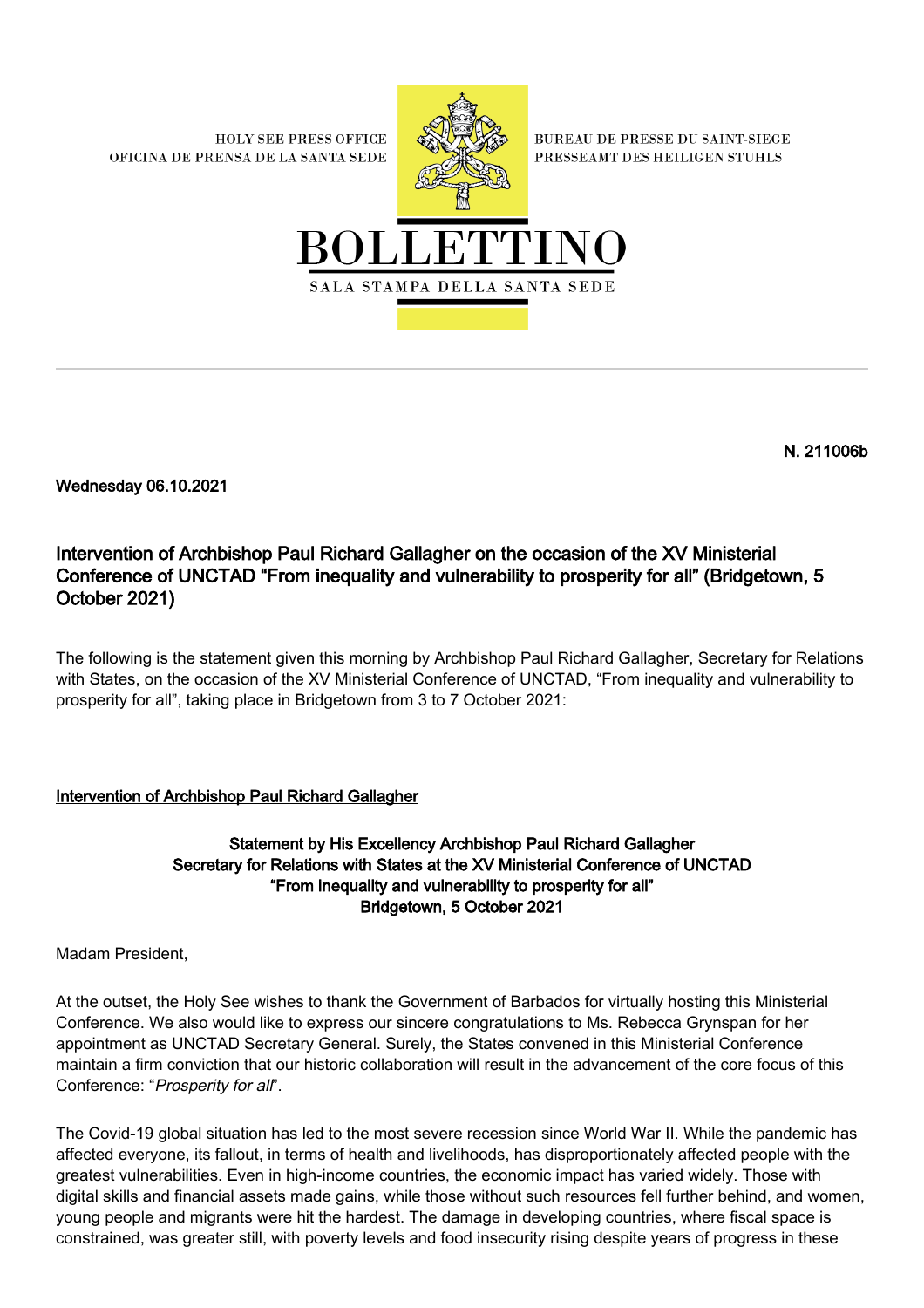domains. Thus, the pandemic has dramatically exposed existing fault-lines and fragilities in the prevailing economic model. As Pope Francis has noted, this is a model that "strengthens the identity of the more powerful, who can protect themselves, but it tends to diminish the identity of the weaker and poorer regions, making them more vulnerable and dependent. In this way, political life becomes increasingly fragile in the face of transnational economic powers that operate with the principle of 'divide and conquer'" (Fratelli tutti, n. 12)

In addition, extreme inequality has re-emerged as a prevailing feature of the contemporary world. Many factors can explain the progressive deterioration of this scenario, both within and across countries. Technological change and high-speed (hyper) globalization have contributed to a decrease in real wages for workers as well as to accelerated deindustrialization, laying waste to many manufacturing centers. Nonetheless, technology alone can hardly explain changes of the magnitude witnessed over the past decades. The unregulated financial markets and institutions with short- term horizons has been a catalytic factor behind these trends.

The emergency generated by the pandemic has challenged, but not eliminated, this attitude. As wages have [decreased,](https://www.ilo.org/beirut/media-centre/news/WCMS_762547/lang--en/index.htm) millions of individuals have been plunged into poverty, and this has [set back poverty reduction](https://ophi.org.uk/rp-61a/) [targets by nearly a decade.](https://ophi.org.uk/rp-61a/) The fault lines of the global economy, in fact, have been dramatically exposed. Moreover, those already in vulnerable situations, people who were facing serious financial challenges prior to the pandemic, were disproportionately affected by its fallout.

Responses to the interrelated dimensions of inequalities

This crisis provides a unique opportunity for sustainable change. In the current scenario, even worse than the crisis itself, would be the tragedy of squandering potential lessons learned by closing in on ourselves. The human family has an opportunity "to go beyond short-term technological or financial fixes and take full account of the ethical dimension in seeking solutions to current problems or propose initiatives for the future", aiming at authentic [integral human development](http://www.vatican.va/content/dam/francesco/pdf/encyclicals/documents/papa-francesco_20150524_enciclica-laudato-si_en.pdf) that can only be achieved "when all members of the human family are included in the search for the common good and can contribute to it",1 as [stated](https://www.humandevelopment.va/en/news/2020/the-pope-to-the-world-economic-forum-in-davos-placing-the-person.html) by Pope Francis. Moving in this direction and making substantial advancement in economic and social inclusion, however, will require important policy and regulatory shifts in several areas.

First, fighting rampant inequality cannot be achieved without fiscal redistribution and increasing the progressiveness of income taxation schedules. Adequate enforcement of corporate taxation, especially multinational enterprises (MNEs), is equally important. Better taxation can redistribute a portion of the rents accruing to big corporations and help build up tax bases, especially in developing countries. Nonetheless, this does not solve structural problems, such as the persistent productivity gap between small and medium enterprises (SMEs) and large firms, which is an important driver of the observed rise in inequality, including wage inequality.

The COVID-19 pandemic not only has increased inequality within countries, but it has also upended public budgets in many developing economies, exposing their sovereign debts to global financial instability. These economies have faced more limitations than developed countries in their efforts to mobilize domestic fiscal resources to respond to the pandemic. This, too, is one more example of the dangerous global divide between the haves and the have-nots. One first step in overcoming this divide was made by the decision of the G20 and the Paris Club to suspend bilateral debt service repayments for a select number of vulnerable developing countries. A much more ambitious multilateral approach to debt restructuring and relief is needed. This should aim at substantial redemption schedules for public external debts of developing economies, along with expanding the use of Special Drawing Rights (SDRs) and Overseas Development Assistance (ODA) to support national development strategies. As stated by Pope Francis, "it is important that ethics once again play its due part in the world of finance and that markets serve the interests of peoples and the common good of humanity2". In fact, we should reaffirm that facilitating good global governance is an essential ingredient for an international environment capable of promoting sustainable development.

A more ambitious approach and rebalancing of the multilateral system are also needed to enable developing countries to harness policy space for structural transformation and convergence. Inequality, in fact, further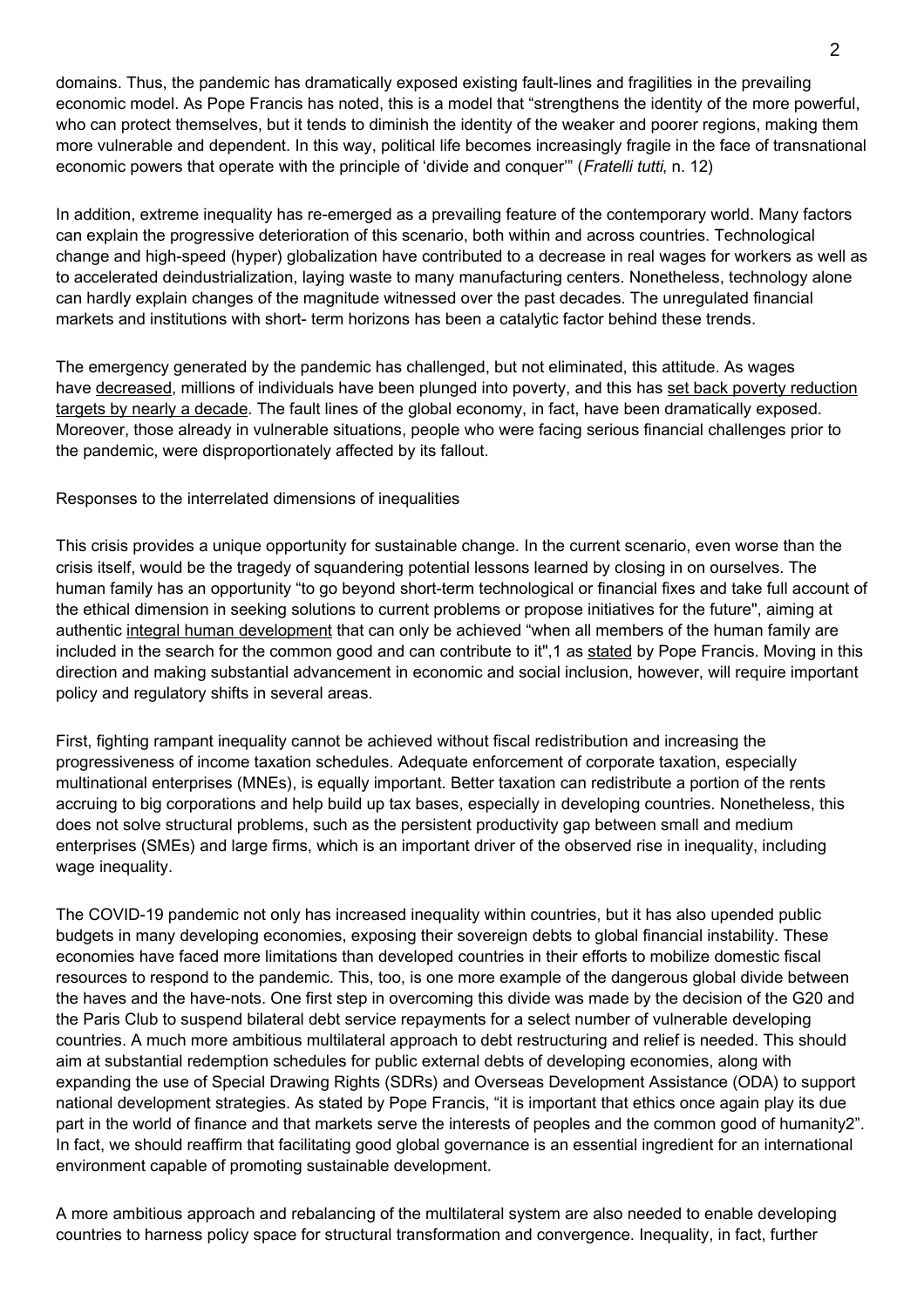blocks their successful integration into the global economy. Strengthening international cooperation and providing every country with the adequate means to cope with the current challenges would represent an investment in systemic resilience.

Health and access to medications and vaccines is yet another area characterized by significant inequalities that could pose significant repercussions in the future and dangerous risks for systemic resilience. In the rapidly evolving pandemic scenario, a waiver on World Trade Organization (WTO) intellectual property rules, as proposed by South Africa and India, and supported from the very beginning by the Holy See, would be a vital and necessary step to end this pandemic, by enabling adequate and rapid access to vaccines, diagnostics and treatments for all countries. In particular, given the different technologies and challenges related to COVID-19 vaccines, such a waiver should be combined with ensuring the open sharing of vaccine know-how and technology.

Finally, in the quest for climate stabilization and [climate justice,](https://www.ncronline.org/blogs/world/eco-catholic/laudato-si-putting-faith-frontline-climate-justice-fight) necessary [investm](https://unctad.org/webflyer/trade-and-development-report-2019)ent in decarbonization of our economies and making sufficient funds available to achieve this end, represent an opportunity to channel resources toward those areas in greater need of industrial restructuring. In addition, it is crucial that we find ways to reconcile climate, industrial and social policy within a strategic and integral perspective. In view of the current climate trends, transformation to a more sustainable economy requires enhancing the ability of countries and economies to adapt to higher temperatures, thus necessitating a better understanding of how trade and development will be affected by a warmer world. Mitigation and adaptation are two sides of the same coin in the fight against global warming, and they need to be complemented by facilitating adequate implementation in developing countries.

## Conclusion

The extreme inequality that has emerged in recent decades is underpinned by an individualistic ideology that has abandoned the notion of the common good in a common home with common horizons. Investment and prosperity have been delinked from notions of a social contract and a commitment to a caring society; rather, today they are perceived merely from the perspective of sources of profit. Pope Francis warned that "[r]adical individualism is a virus that is extremely difficult to eliminate, for it is clever. It makes us believe that everything consists in giving free rein to our own ambitions, as if by pursuing ever greater ambitions and creating safety nets we would somehow be serving the common good" (Fratelli tutti, 105).

In this context, mutual debt has become the glue that holds our increasingly segmented and anxious communities together. However, as more and more households, firms and governments have become dependent on borrowing against a backdrop of slow productivity growth, stagnant wages, and precarious employment, debt has turned into a solvent, corroding the trust and solidarity on which a fair and healthy society depends.

A new ethics of the common good is necessary. It forms the basis for policy- making capable of both tackling the structural inequalities behind our deeply divided and increasingly fragile world and unleashing the spirit of human ingenuity and creativity, which is urgently needed to build back better from the devastation of the Covid-19 pandemic.

Such an ethical approach to development has to be embodied in a [new](https://unctad.org/webflyer/new-multilateralism-shared-prosperity-geneva-principles-global-green-new-deal) multilateral architecture that would allow us to turn the page on years of selfishness and loss of civic values and culture. Over the last four decades, hyper-globalization has represented the guiding narrative of international relations, in which the territorial power of strong States has become intertwined with the extra-territorial power of large footloose corporations. As a consequence, the international community has been completely unable (or, even worse, unwilling) to put forward comprehensive proposals to alleviate the difficulties of poorer countries and, in particular, of the poorest communities.

Given the overwhelming impact of the COVID-19 pandemic, the call for a global partnership for sustainable development goes well beyond the moral commitment to "leave no one behind". In an increasingly